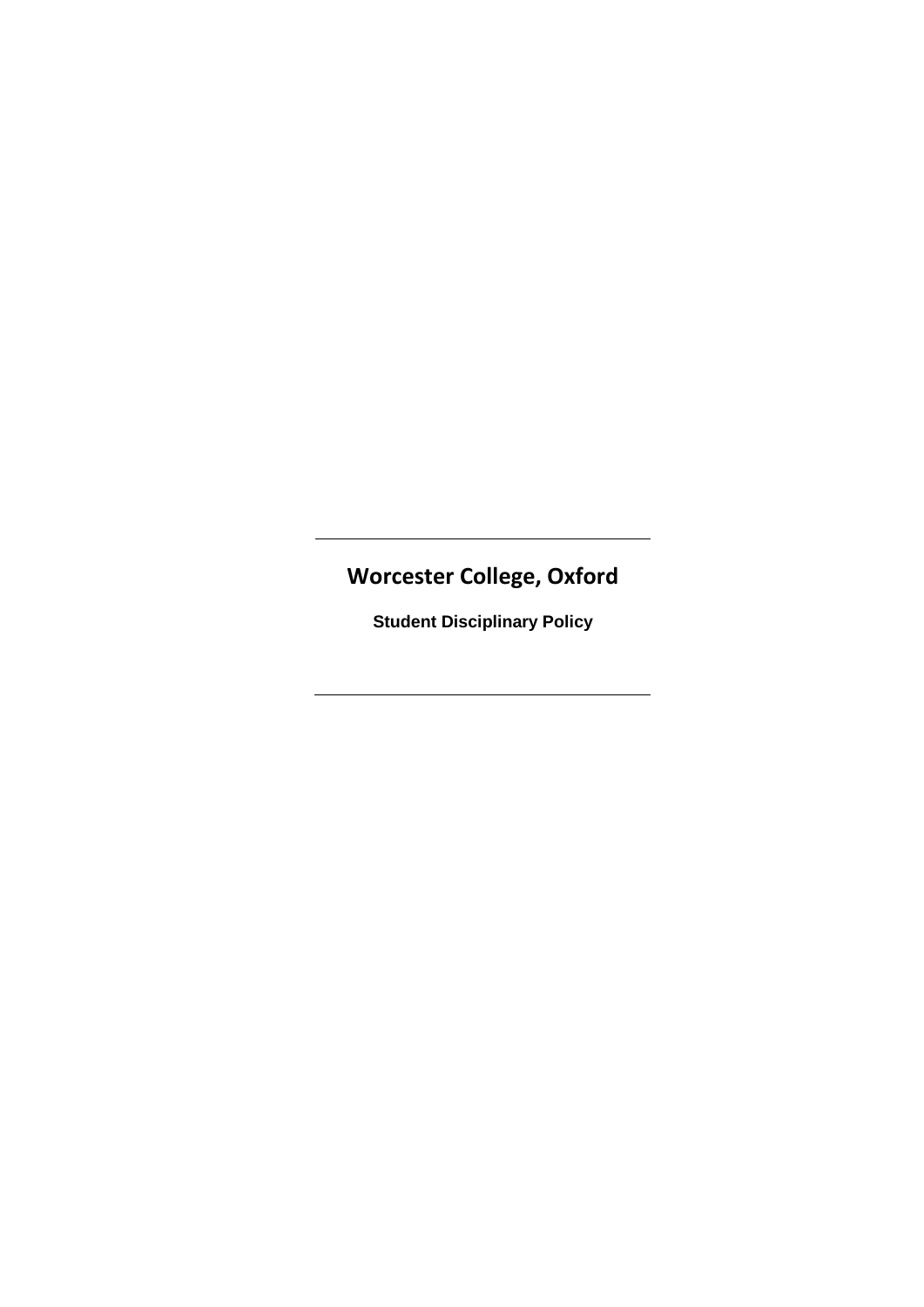# **Contents**

| $\mathbf{1}$   |  |
|----------------|--|
| 2              |  |
| 3              |  |
| 4              |  |
| 5              |  |
| 6              |  |
| $\overline{7}$ |  |
| 8              |  |
| 9              |  |
| 10             |  |
| 11             |  |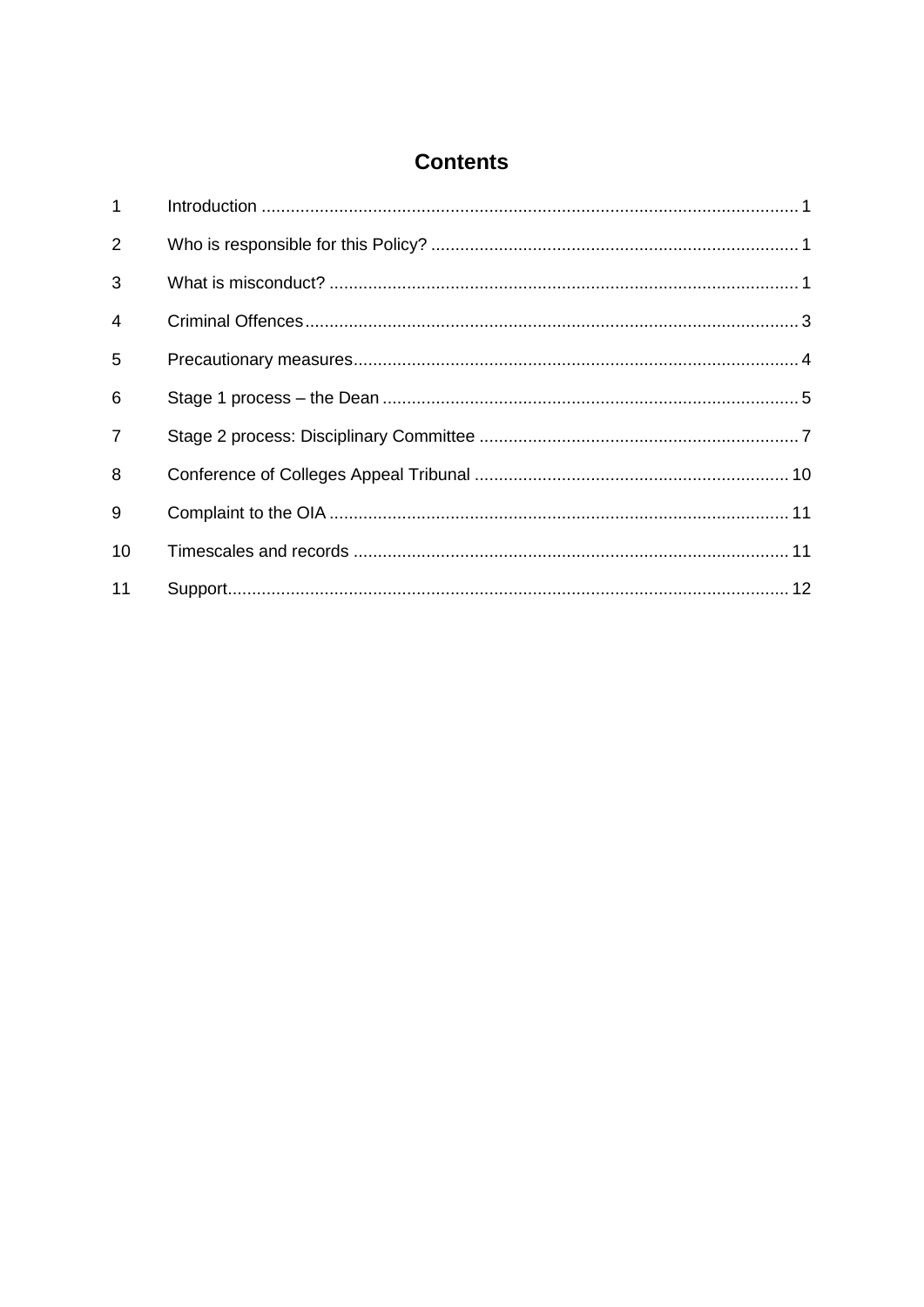# **1 Introduction**

- 1.1 The College requires all students to behave in accordance with its regulations and policies. Where it appears that a student may not have behaved as required, this will be investigated and where a breach of the rules has occurred, penalties or sanctions may be imposed. This policy is intended to provide an efficient route through which allegations of misconduct by students can be investigated and considered by the Dean and, if the student wishes, by a panel drawn from the governing body of the College. The student will also have an appeal to the Office of the Independent Adjudicator (henceforth OIA), and to the Conference of Colleges Appeal Tribunal in more serious matters.
- 1.2 The governing body will appoint a panel of at least 6 members of the Governing Body who will serve for a minimum of 3 years and from which a Disciplinary Committee will be drawn when required.

# **2 Who is responsible for this Policy?**

- 2.1 The Governing Body of the College has overall responsibility for the effective operation of this Policy and for ensuring compliance with relevant legislation.
- 2.2 Day-to-day operational responsibility for this Policy, including regular review of this Policy, has been delegated to the Dean. Under the College statutes, the Dean is responsible for the maintenance of the discipline of students and may delegate part of that responsibility to Assistant or Associate Deans.

# **3 What is misconduct?**

- 3.1 The following examples would normally be regarded as breaches of the acceptable standards of student conduct. This is a non-exhaustive list and shall not prevent the College from considering within its disciplinary processes any other conduct referred to it as a potential breach of discipline:
	- 3.1.1 Disruption of the activities of the College, whether on College premises or elsewhere, including interference with anyone's right to freedom of speech within the law;
	- 3.1.2 Obstruction of, or improper interference with, the functions, duties or activities of any member of the College, employee or authorised visitor;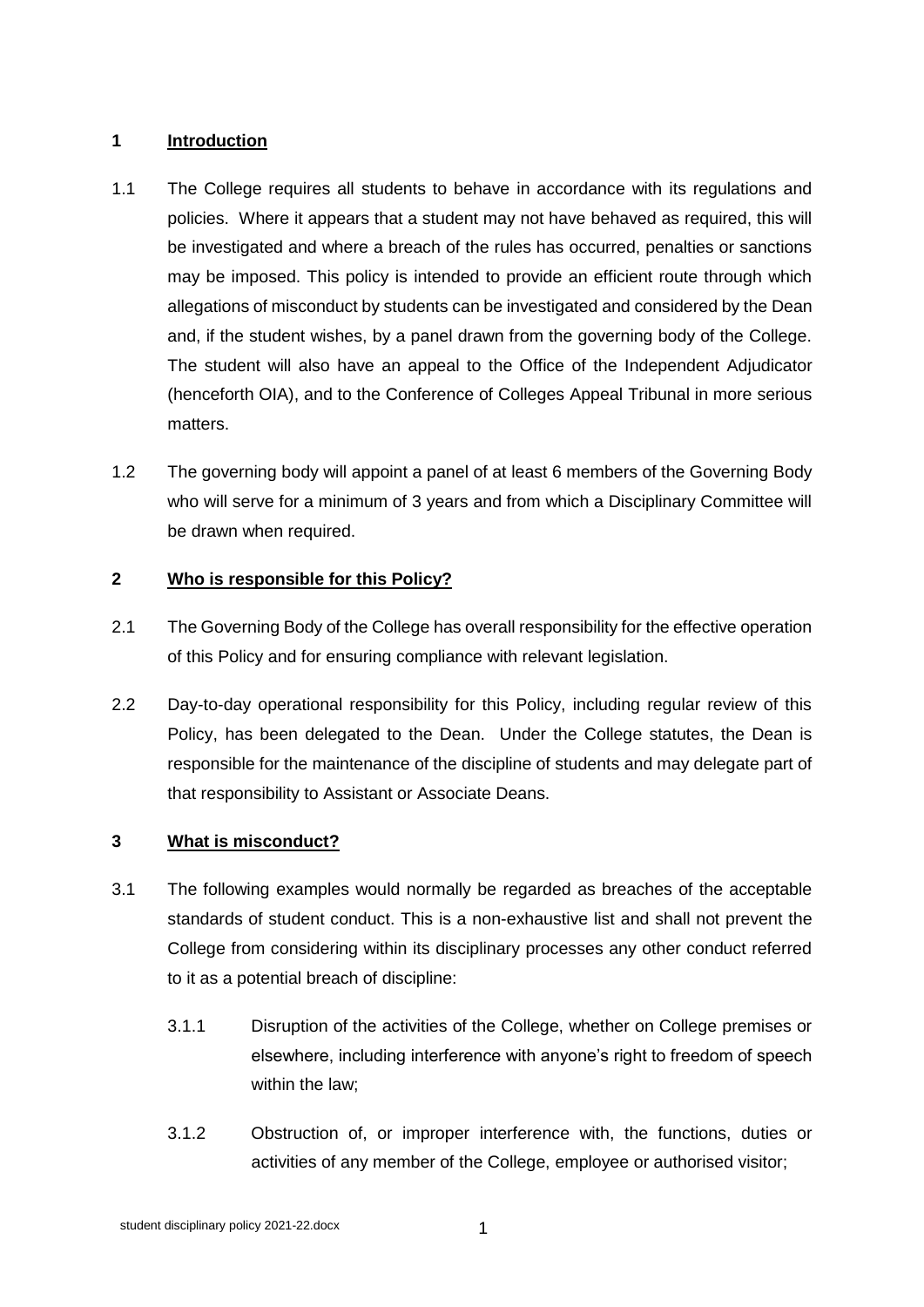- 3.1.3 Violent, indecent, disorderly, threatening, abusive or offensive behaviour or language, including such language in any poster, sign, notice or publication (whether on College property or elsewhere, or on social media;
- 3.1.4 Findings of harassment or bullying of any member of the College pursuant to the College's Harassment and Bullying Policy;
- 3.1.5 Fraud, deceit, deception or dishonesty;
- 3.1.6 Action likely to cause injury or impair safety on College premises;
- 3.1.7 Damage to or misuse of College property, or the property of others;
- 3.1.8 Misuse or unauthorised use of the College computer system, including accessing prohibited material;
- 3.1.9 Other conduct which amounts to a criminal offence in English law (or conviction of such an offence), where the conduct:
	- (i) took place on College premises or through the College's computer system; or
	- (ii) affected or concerned other members of the College community; or
	- (iii) damages the reputation of the College; or
	- (iv) itself constitutes misconduct under this Procedure; or
	- (v) is an offence of dishonesty wherever committed and the student holds an office of responsibility within the College; or
	- (vi) is such as to render the student a danger to other members of the College community or unfit to remain a member of the College or to enter and practise a profession to which the student's course is designed to lead;
- 3.1.10 misconduct (within the meaning of this Procedure) in the course of engaging in, or otherwise relating to or concerning, any clubs or societies associated with (whether formally or informally) the College;
- 3.1.11 breach of any Order made by or on delegated behalf of the Governing Body of the College;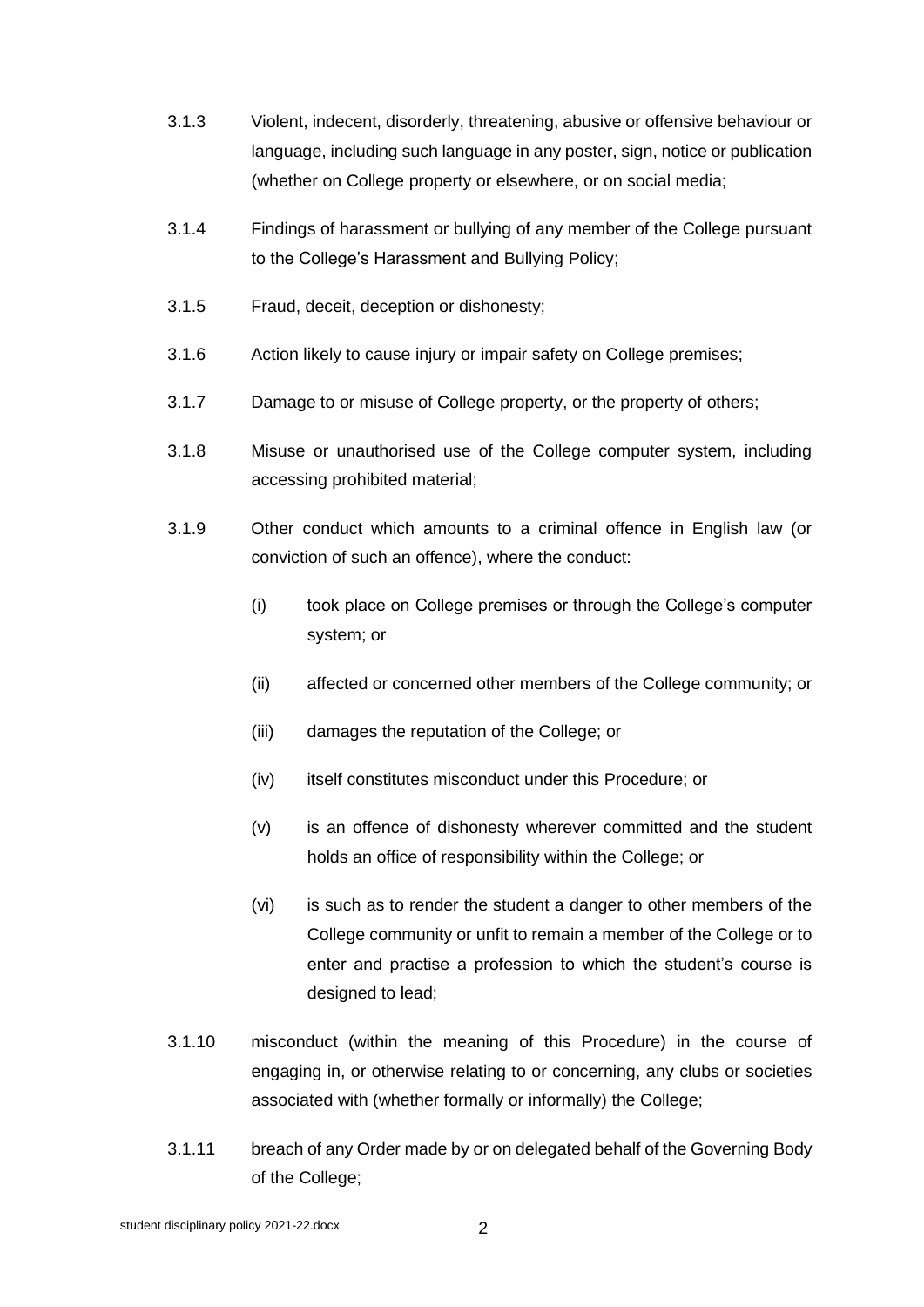- 3.1.12 failure to comply with any penalty, measure, duty or requirement arising under this Policy;
- 3.1.13 obstructing the Dean or Disciplinary Committee (as further detailed below) in carrying out duties under this Procedure, giving false evidence at any hearing under this Procedure or in any other way seeking to pervert the course of justice in relation to action under this Procedure;
- 3.1.14 disorderly or unruly behaviour within the College, whether or not induced by drink or drugs, including any anti-social conduct resulting from the consumption of drink or drugs, or coercing or inappropriately encouraging others to participate in the use of drink and/or drugs.

# **4 Criminal Offences**

- 4.1 In cases where misconduct could amount to a violation of criminal law, the College will, in line with guidance provided by Universities UK in 2016, adopt special procedures. These normally mean that the College may take initial statements and collate evidence, but a full consideration of the matter under internal disciplinary procedures will be adjourned whilst any police action is in hand or pending and until the outcome of proceedings in the criminal justice system, if any, is known. The College will focus instead on ensuring that the appropriate safeguards and support are in place for all involved parties.
- 4.2 The College has neither the standing nor the expertise to make findings about alleged criminal offences. Only a criminal court can decide whether or not a person committed a criminal offence and does so on the basis that the elements of the offence have been proved beyond reasonable doubt.
- 4.3 What the College can do is determine whether the alleged facts and matters occurred on the balance of probabilities and whether those facts and matters amount to a breach of discipline. If so, the College will assess the level of seriousness of the breach of discipline; and what sanction (if any) should be imposed.
- 4.4 A decision by the Police or Crown Prosecution Service (or other law enforcement agency) to take no further action in relation to a criminal matter, or an acquittal at a trial, does not preclude the College from taking action under this policy.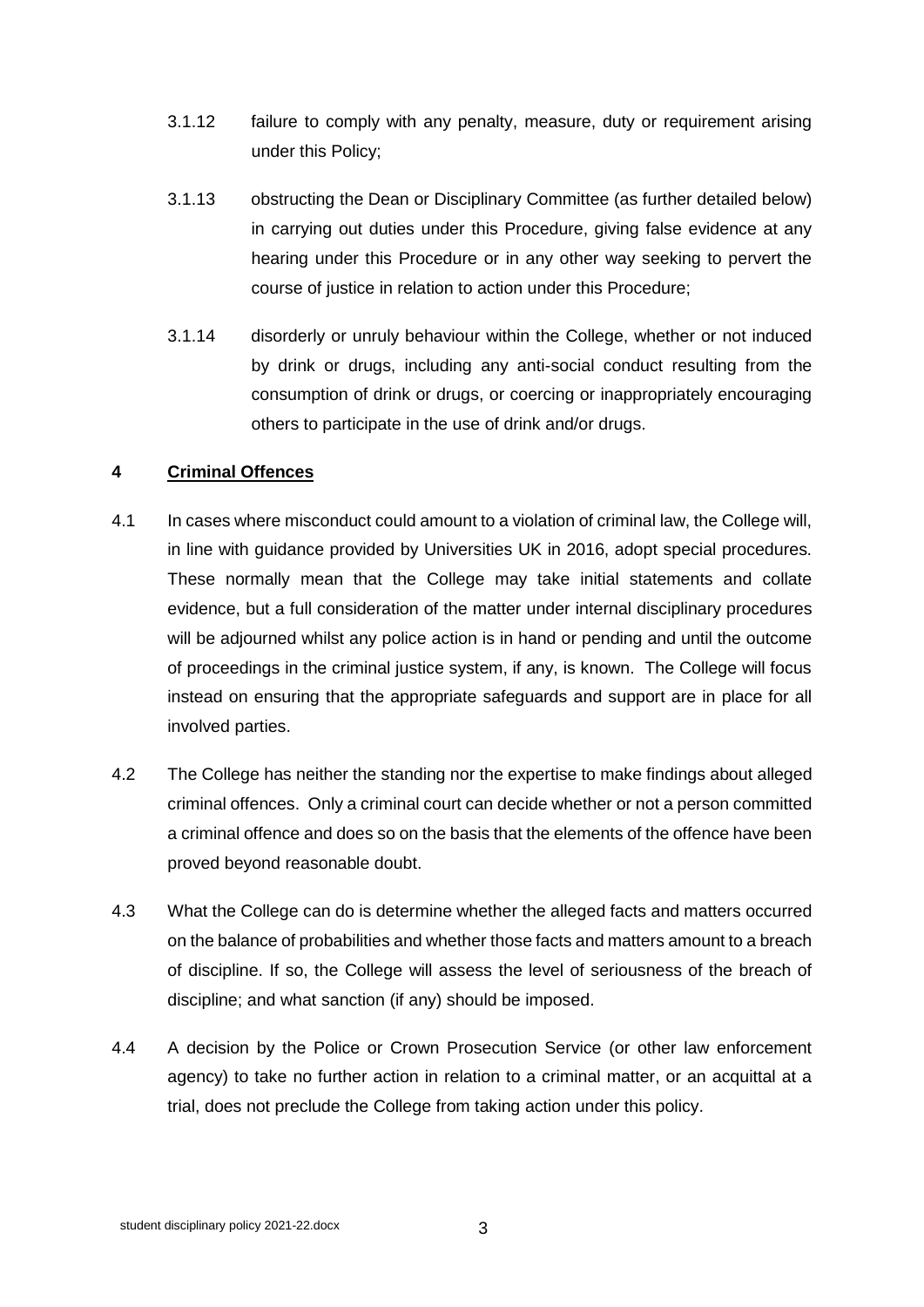#### **5 Precautionary measures**

- 5.1 If a serious allegation is made about a student's behaviour or the College receives a report that a student is under police investigation or is subject to criminal proceedings, the Dean or someone delegated to exercise the powers of the Dean may decide to take precautionary action to protect the College community, staff or individuals. He or she will undertake a risk assessment and decide whether or not to take any action and the timing of such action. The College will seek to balance the rights and interests of any reporting student, the reported student, the general student body and the staff and Fellows when considering what action to take.
- 5.2 Precautionary action may include:
	- 5.2.1 Imposing conditions on the student (for example, requiring them not to contact another student and/or certain witnesses and/or requiring the student to move accommodation);
	- 5.2.2 Suspending the student from their studies;
	- 5.2.3 Excluding the student from certain areas (for example, prohibiting the student from going to certain accommodation blocks or using the sports facilities or from attending a placement); and/or
	- 5.2.4 Other action reasonably required in the circumstances.
- 5.3 Precautionary measures do not constitute a penalty or sanction and do not indicate that the College has concluded that the student has committed a breach of discipline or a criminal offence.
- 5.4 The aim of imposing precautionary measures is to best protect others from harm whilst having the minimum possible impact on the student. The College will consider the interests and welfare of the student, the general student body and the Staff and Fellows and endeavour to treat them all fairly and equally when undertaking the risk assessment and when ascertaining the potential effectiveness and impact of precautionary measures.
- 5.5 The risk assessment and any precautionary measures that are put in place will be reviewed at regular intervals and reconsidered as the case develops. A failure to comply with a precautionary measure will trigger a review and is likely to result in more serious measures being put in place (for example, a failure to comply with a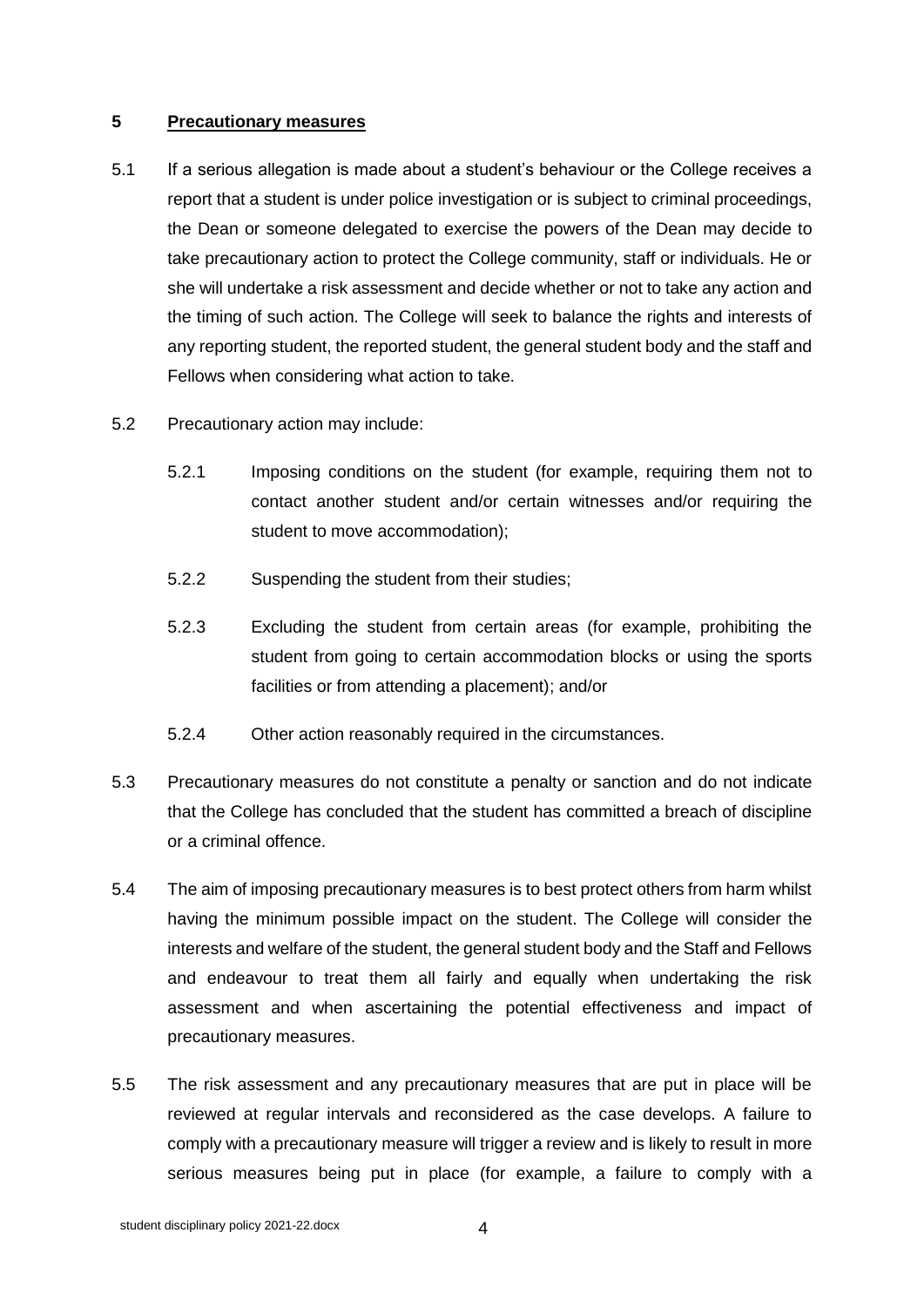requirement not to contact another student could result in the student being suspended).

5.6 Any decision to suspend a student can have serious consequences as it is likely to disrupt and/or interrupt the student's course of study. Consequently, this step will only be taken where the risk level is high and where there are no reasonable alternative measures that could be put in place to mitigate that risk. The student will have an opportunity to make representations to the decision-maker before the decision is made (or if that is not possible or appropriate due to the urgent or sensitive nature of the matter, as soon as possible thereafter); to appeal the decision and/or request a review at any stage if there is a material change in the circumstances of the case.

#### **6 Stage 1 process – the Dean**

- 6.1 On becoming aware of alleged misconduct, the Dean (which in this Stage 1 includes an Associate or Assistant Dean) shall undertake an appropriate investigation to determine whether a breach of College discipline has occurred. An individual who could reasonably be viewed as the victim of alleged misconduct shall not undertake the role of the Dean.
- 6.2 The Dean's investigation:
	- 6.2.1 Will include:
		- (i) An interview with the student who is alleged to have engaged in misconduct, or
		- (ii) An opportunity for the student to provide a written response to the allegations; and
	- 6.2.2 May also include interviews, or other forms of evidence gathering, with:
		- (i) The person(s) who reported the alleged breach of discipline; and/or
		- (ii) Any witnesses to the alleged breach of discipline.

All students and staff interviewed in the course of the investigation will be reminded of the need for confidentiality.

6.3 The Dean will notify the student in writing of: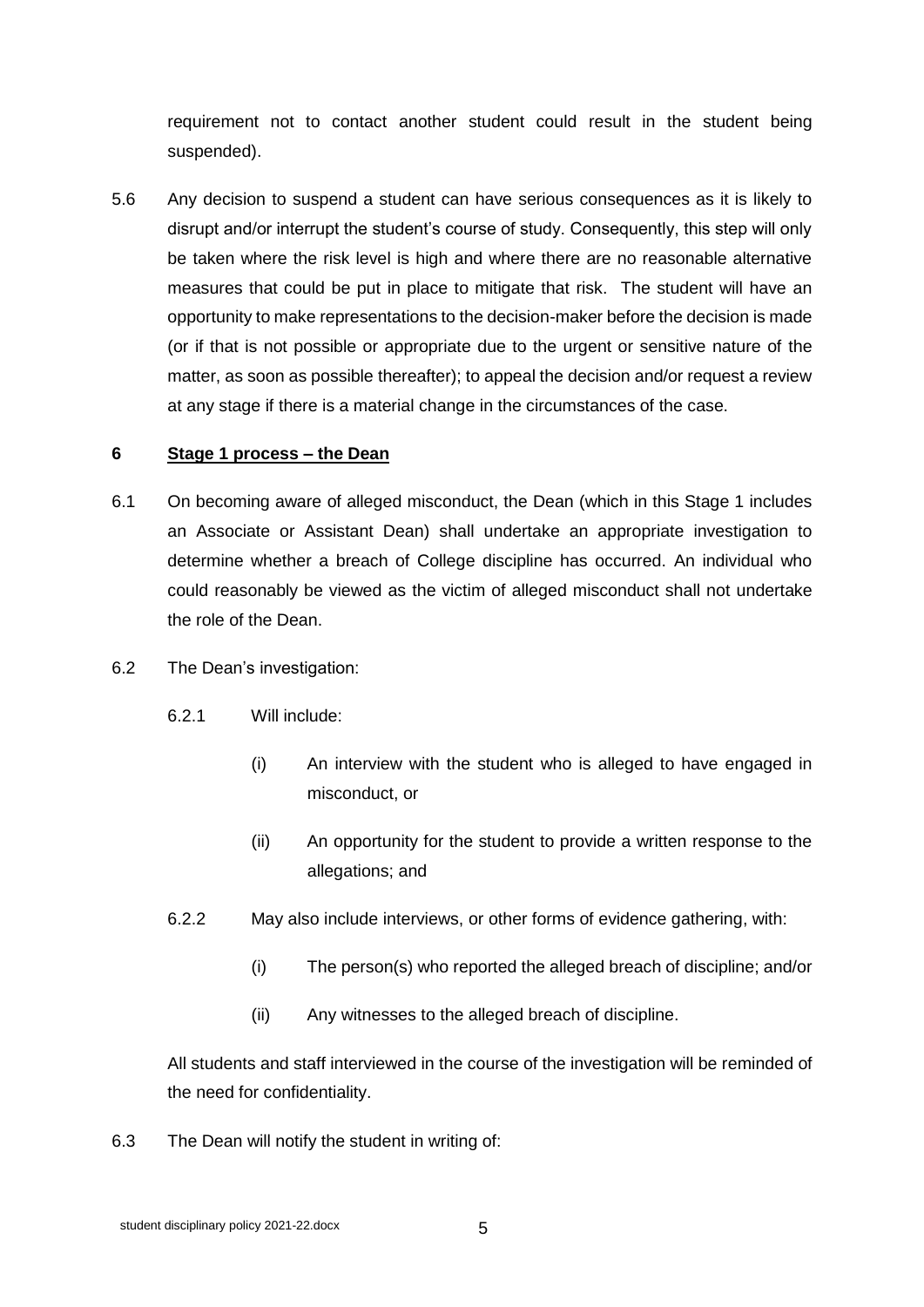- 6.3.1 The allegations;
- 6.3.2 The fact they are being considered under this Policy;
- 6.3.3 The date, time and place of any interview;
- 6.3.4 Any information or documents which appear relevant to the Dean's investigation; and
- 6.3.5 The student's right to:
	- (i) Be accompanied at an interview by a member of the College; and/or
	- (ii) Submit any written evidence relating to the allegations to the Dean.
- 6.4 Having heard from the student and any other parties which the Dean considers in their reasonable discretion to be relevant to the alleged breach of discipline, the Dean will decide whether, on the balance of probabilities, misconduct has been established.
- 6.5 In the event that a finding of breach is made, the Dean shall go on to consider whether any of the following sanctions are appropriate:
	- 6.5.1 No further action in respect of the misconduct;
	- 6.5.2 Verbal warning from the Dean;
	- 6.5.3 Formal written warning from the Dean, to be placed on the student's file;
	- 6.5.4 To require the student to make a written apology to any party affected by the misconduct;
	- 6.5.5 To require repair or restitution by the student to the property or equipment damaged, or the payment of compensation;
	- 6.5.6 To require a period of community service in the College gardens or elsewhere on the College site;
	- 6.5.7 Removal or restriction of College benefits/facilities/privileges;
	- 6.5.8 To require the student to move to alternative accommodation (which may include deprivation of the right to use College accommodation entirely);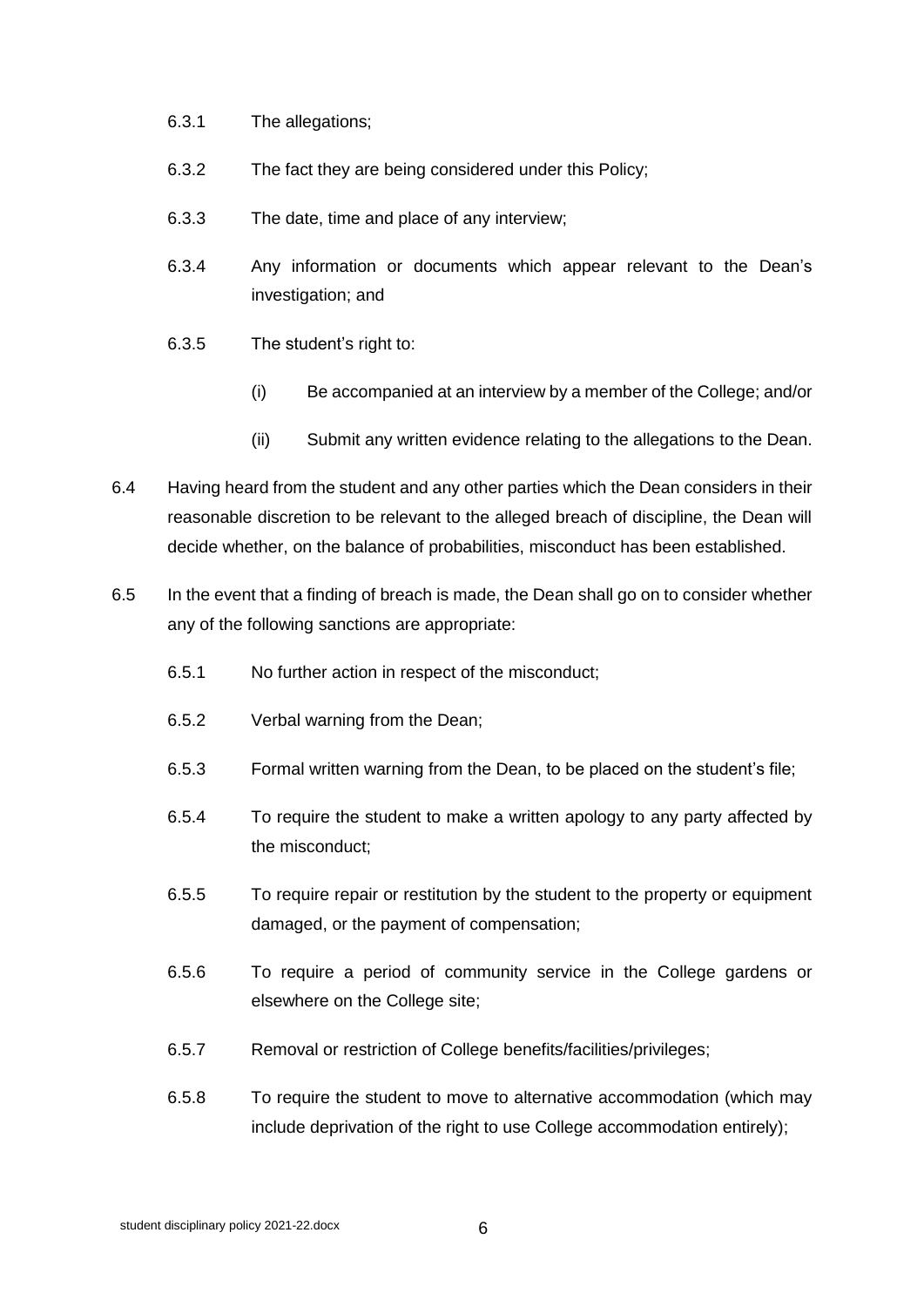- 6.5.9 To exclude the student from the whole or any specified part or parts of the College and its facilities for a defined period or periods (including rustication);
- 6.5.10 Expulsion of the student from the College; and/or
- 6.5.11 Any other such action as may be appropriate in the circumstances, including referral on to another procedure of the College or University.
- 6.6 The Dean will confirm the decision to the student in writing within seven days of the meeting and inform the student of their right of appeal below. A copy of the outcome notification will be kept on file. All records will be stored in accordance with the College's Data Protection Policy.

#### **7 Stage 2 process: Disciplinary Committee**

- 7.1 If the student is not satisfied with the outcome of the Stage 1 process, they may request a hearing before a Disciplinary Committee. The request should be made in writing to the Provost within seven days of the date the Dean sending their written decision.
- 7.2 A panel from which members of a Disciplinary Committee in any particular case shall be drawn will be appointed by the Governing Body as set out at paragraph 1.2.
- *7.3* Upon receiving a request for a hearing, The Provost shall appoint a Disciplinary Committee consisting of*:*
	- 7.3.1 Four members of the panel referred to in paragraph 7.2, together with

One junior member proposed by the President of the JCR ("the Committee").

No member of the Committee shall have any interest in, or previous involvement with, the issue or complaint.

- 7.4 The Provost will appoint a Chair from among the members of the Committee.
- 7.5 The purpose of the Committee is to hear afresh the alleged breach of discipline.
- 7.6 On receipt of a request for a Stage 2 hearing, the Chair shall:
	- 7.6.1 Call a meeting of the Committee to be held, whenever possible, within 14 days of a student's request for a Stage 2 hearing;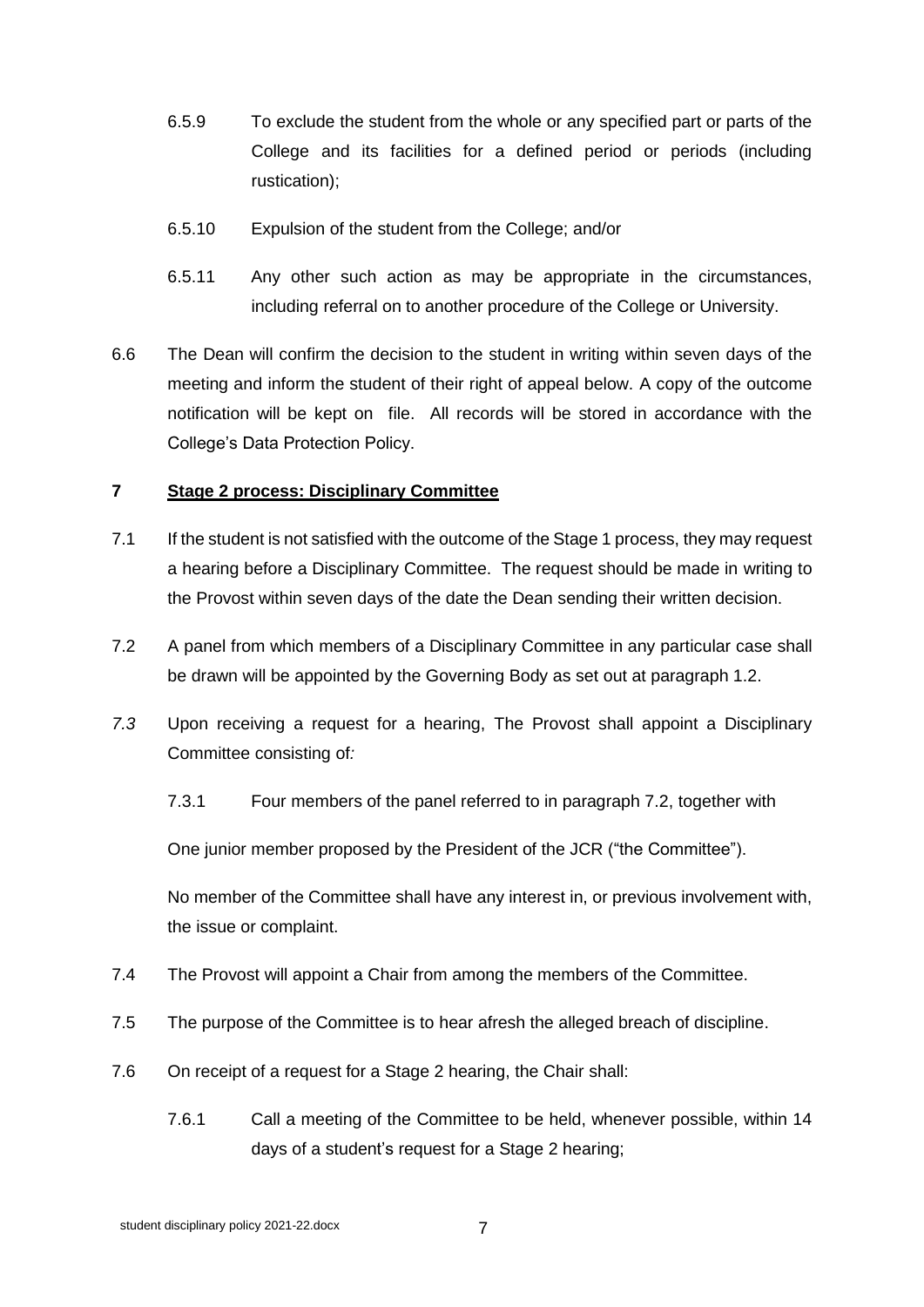7.6.2 Confirm to the student and the Dean:

- (i) The fact of Stage 2 of this procedure being invoked;
- (ii) The composition of the Committee;
- (iii) The date and time of the Committee meeting;
- (iv) The date by which any evidence they wish the Committee to consider should be received and sent to the other;
- (v) The date by which they should inform the Committee and each other of the names and other relevant details of any witnesses they propose to call to give evidence to the Committee; and
- (vi) Their right to be accompanied to the meeting (see paragraph 7.7 below.
- 7.7 A student who is subject to misconduct allegations may be accompanied at the Committee hearing by one person. The student shall notify the Chair in writing of the name of the other person a minimum of two days in advance of the hearing and the capacity within which the friend will accompany them. If the student wishes to be legally represented at the hearing, they must make a request to the Chair at least five days before the hearing. The Chair will not usually refuse the request but will notify the Dean, who may engage legal representation, and may appoint a lawyer to advise the Committee. No party to the process can be required to pay another's legal or other costs of the hearing.

#### The Committee meeting

- 7.8 The Committee will invite a staff member to be present at the meeting to take a note of the meeting which will stand as a record of the meeting. No other recording shall be taken without the Chair's prior written consent.
- 7.9 The Committee shall determine its own procedure at the meeting, but the procedure must involve:
	- 7.9.1 The Dean (or their nominee) presenting the case against the student first;
	- 7.9.2 The student (or their representative) having the opportunity to see all evidence presented to the Committee by the Dean and to ask questions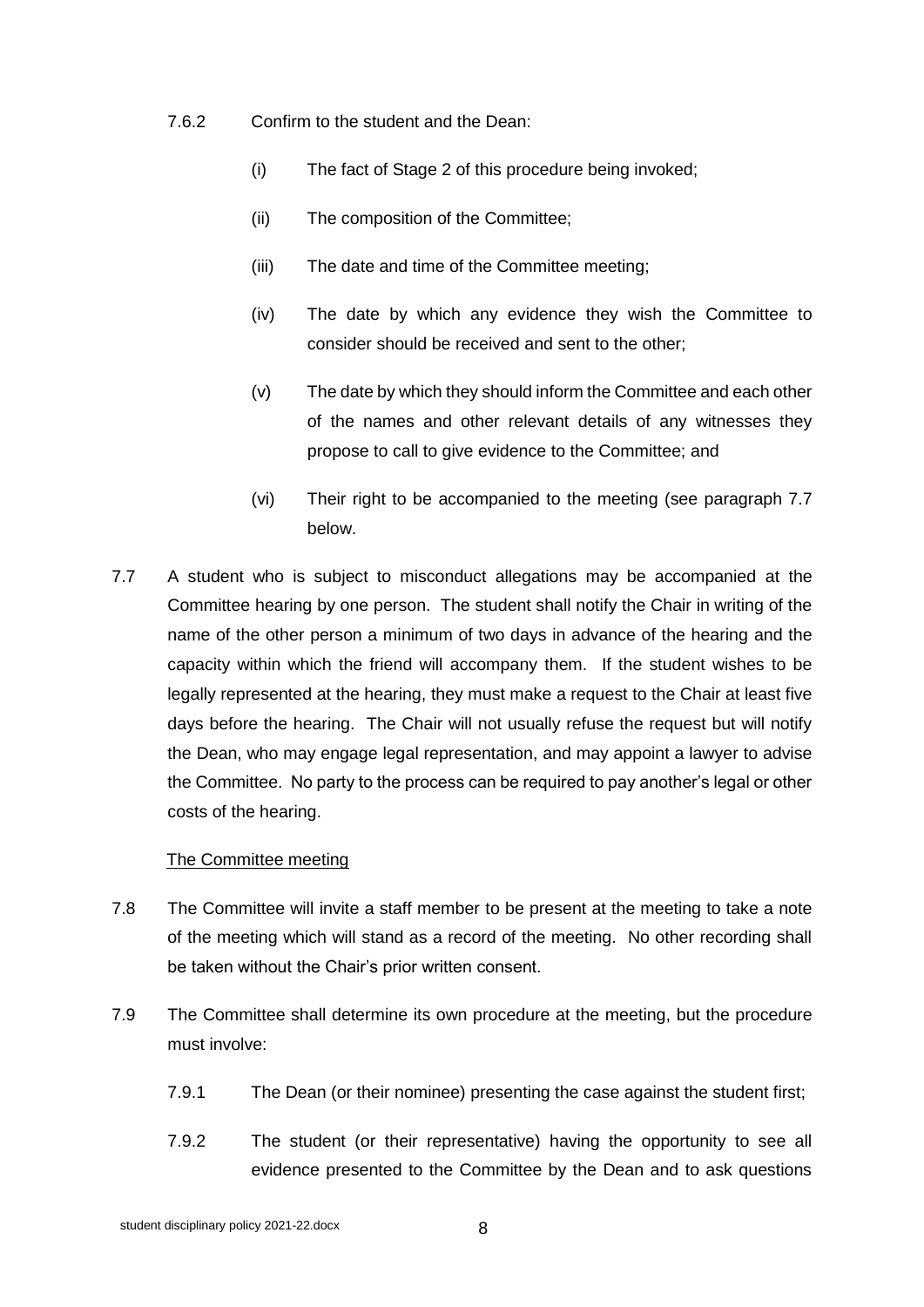(whether directly or through the chair) of any witness called by the Dean to give evidence

- 7.9.3 The student (or their representative) presenting their case in response to the allegation(s);
- 7.9.4 The Dean (or their representative) having the opportunity to see all evidence presented to the Committee by the Student and to ask questions (whether directly or through the chair) of any witness called by the Student to give evidence; and
- 7.9.5 Both the Dean and the student having the opportunity to address the Committee after all evidence has been submitted, with the Student being the last person to address the Committee.
- 7.10 The Committee may adjourn the hearing at any time.

# The Committee decision

- 7.11 Following the Committee meeting, the Committee shall deliberate in the absence of all parties and reach a decision on the whether a breach of College discipline has occurred on the basis of the evidence presented to it. The Committee may consult the note of the hearing and may seek legal advice but neither the note taker nor any legal adviser may participate in the Committee's deliberations or decision making. All questions of fact will be determined on the balance of probabilities. The decision may be reached on a majority basis.
- 7.12 Where a finding of misconduct is made, the Committee shall determine the sanction(s) which are appropriate in the circumstances. The Committee may recall the Student and the Dean in order to hear any mitigation from the Student before deciding what sanction to impose. The Committee can impose any of the following sanctions proportionate to the finding of misconduct it has made and is not constrained by any sanction previously imposed by the Dean:
	- 7.12.1 No further action in respect of the misconduct;
	- 7.12.2 Formal written warning, to be placed on the student's file;
	- 7.12.3 To require the student to make a written apology to any party affected by the misconduct;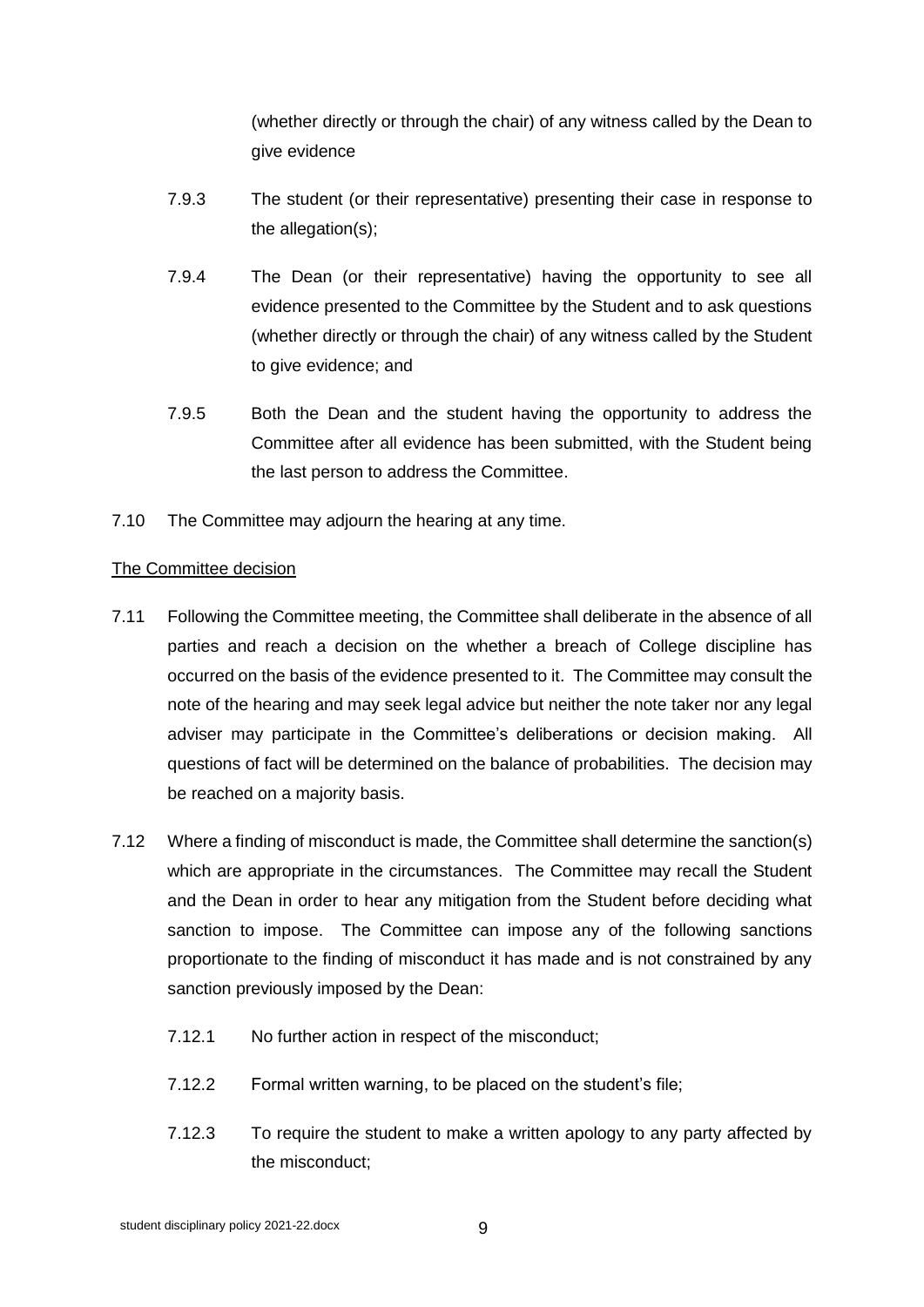- 7.12.4 To require repair or restitution by the student to the property or equipment damaged, or the payment of compensation;
- 7.12.5 To require a period of community service in the College gardens or elsewhere on the College site;
- 7.12.6 Removal or restriction of College benefits/facilities/privileges;
- 7.12.7 To require the student to move to alternative accommodation (which may include deprivation of the right to use College accommodation entirely);
- 7.12.8 To exclude the student from the whole or any specified part or parts of the College and its facilities for a defined period or periods (including rustication);
- 7.12.9 Expulsion of the student from the College; and/or
- 7.12.10 Any other such action as may be appropriate in the circumstances, including referral on to another procedure of the College or University.
- 7.13 The Committee shall issue their decision to the complainant and the Dean in writing within seven days of the Committee meeting. The decision will provide reasons for the Committee's decisions on the allegation(s) and for imposing any sanction.
- 7.14 The College will then provide the complainant with a Completion of Procedures letter (see section 9 below).

#### **8 Conference of Colleges Appeal Tribunal**

- 8.1 The College is a participating member of the Conference of Colleges Appeal Tribunal (the "Tribunal") [http://www.confcoll.ox.ac.uk/html/main/ccat.html,](http://www.confcoll.ox.ac.uk/html/main/ccat.html) which is external to the College but within the broader University of Oxford collegiate relationship.
- 8.2 The Tribunal provides an appeal mechanism against disciplinary decisions imposing a "substantial penalty", which the Tribunal defines in its Regulations [https://weblearn.ox.ac.uk/access/content/group/test1-conf](https://weblearn.ox.ac.uk/access/content/group/test1-conf-coll/Public%20Documents/Appeal%20Tribunal/Conference%20of%20Colleges%20Appeal%20Tribunal%202011-12/CCAT%20Regulations%20February%202012.pdf)[coll/Public%20Documents/Appeal%20Tribunal/Conference%20of%20Colleges%20A](https://weblearn.ox.ac.uk/access/content/group/test1-conf-coll/Public%20Documents/Appeal%20Tribunal/Conference%20of%20Colleges%20Appeal%20Tribunal%202011-12/CCAT%20Regulations%20February%202012.pdf) [ppeal%20Tribunal%202011-12/CCAT%20Regulations%20February%202012.pdf](https://weblearn.ox.ac.uk/access/content/group/test1-conf-coll/Public%20Documents/Appeal%20Tribunal/Conference%20of%20Colleges%20Appeal%20Tribunal%202011-12/CCAT%20Regulations%20February%202012.pdf) as follows: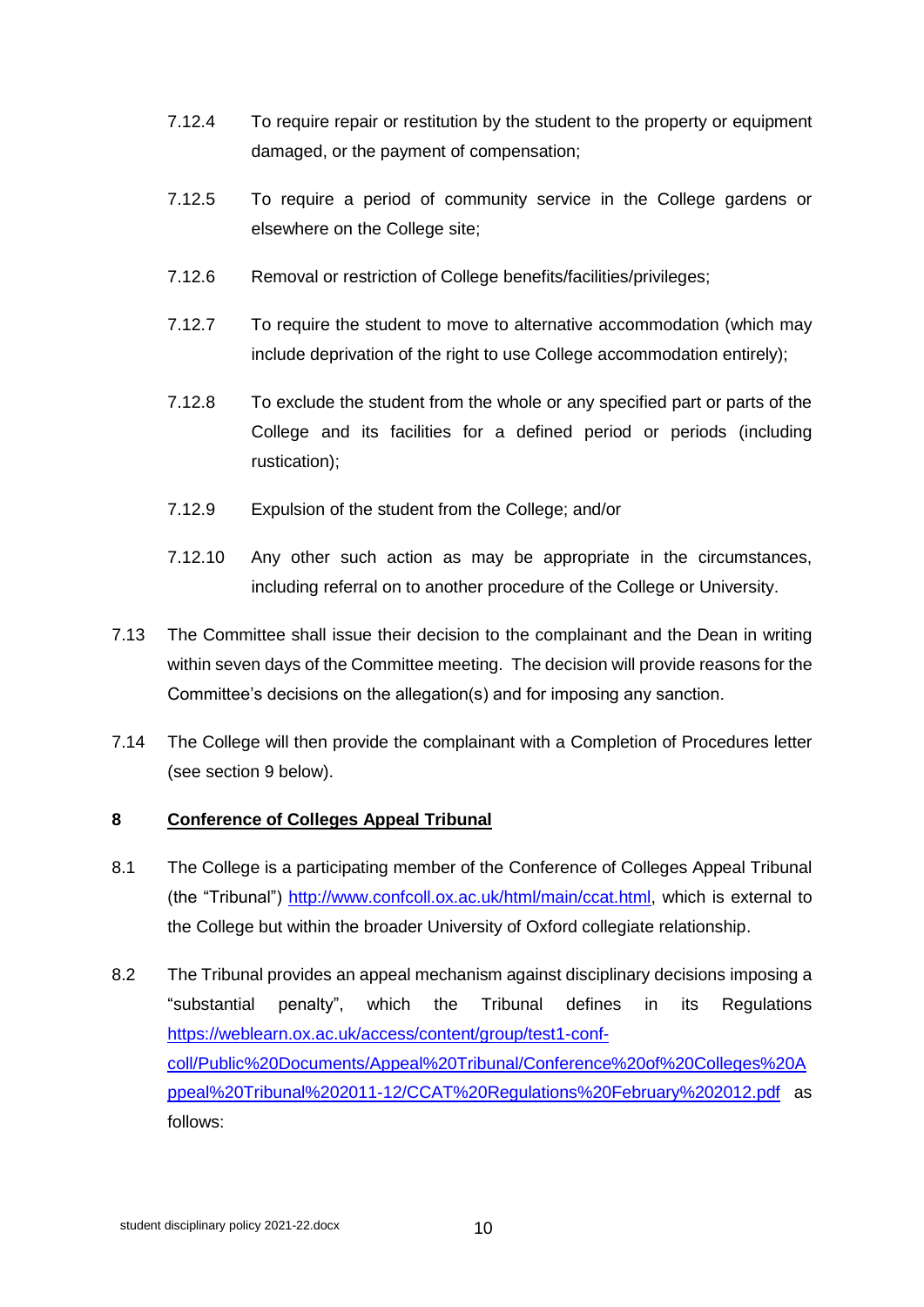"*Substantial penalty includes the penalties of expulsion, rustication or suspension, substantial fines, and other penalties of similar severity. Substantial penalty does not include measures such as the imposition of probation or specially assessed collections*".

Members of Tribunal Panels appointed to hear cases are not members of, or have any direct connection with, the College against whom the appeal is brought.

8.3 Students who are subject to "substantial penalties" of that nature who are dissatisfied following the outcome of the Disciplinary Committee should contact the Tribunal as early as possible if they are considering making an application. Details of the Tribunal's process can be accessed via its website; students should note that normally an application to the Tribunal must be made within five days of decision of the Disciplinary Committee.

# **9 Complaint to the OIA**

- 9.1 If the student is unhappy with the Disciplinary Committee's decision and/or that of the Tribunal (as applicable), the student has the right to issue a complaint with the Office of the Independent Adjudicator for Higher Education (the "OIA").
- 9.2 The Completion of Procedures letter provided under paragraph [7] will indicate how to make such a complaint and details are also available at [www.oiahe.org.uk.](http://www.oiahe.org.uk/)

#### **10 Timescales and records**

- 10.1 The College seeks to progress disciplinary processes within the following timescales:
	- 10.1.1 the Dean to reach a decision on whether or not misconduct occurred within 30 days of receipt of a report of allegations
	- 10.1.2 the Disciplinary Committee to reach its decision within 30 days of a request for a hearing.

As the complexity of disciplinary cases varies greatly, the College will not always be able to meet these time scales: while it is always highly desirable to resolve all complaints at the earliest possible opportunity, this will not always be possible if the investigation is to be both thorough and fair.

10.2 Records will be made of all investigations and hearings, their outcome and the action taken and will be kept confidential.